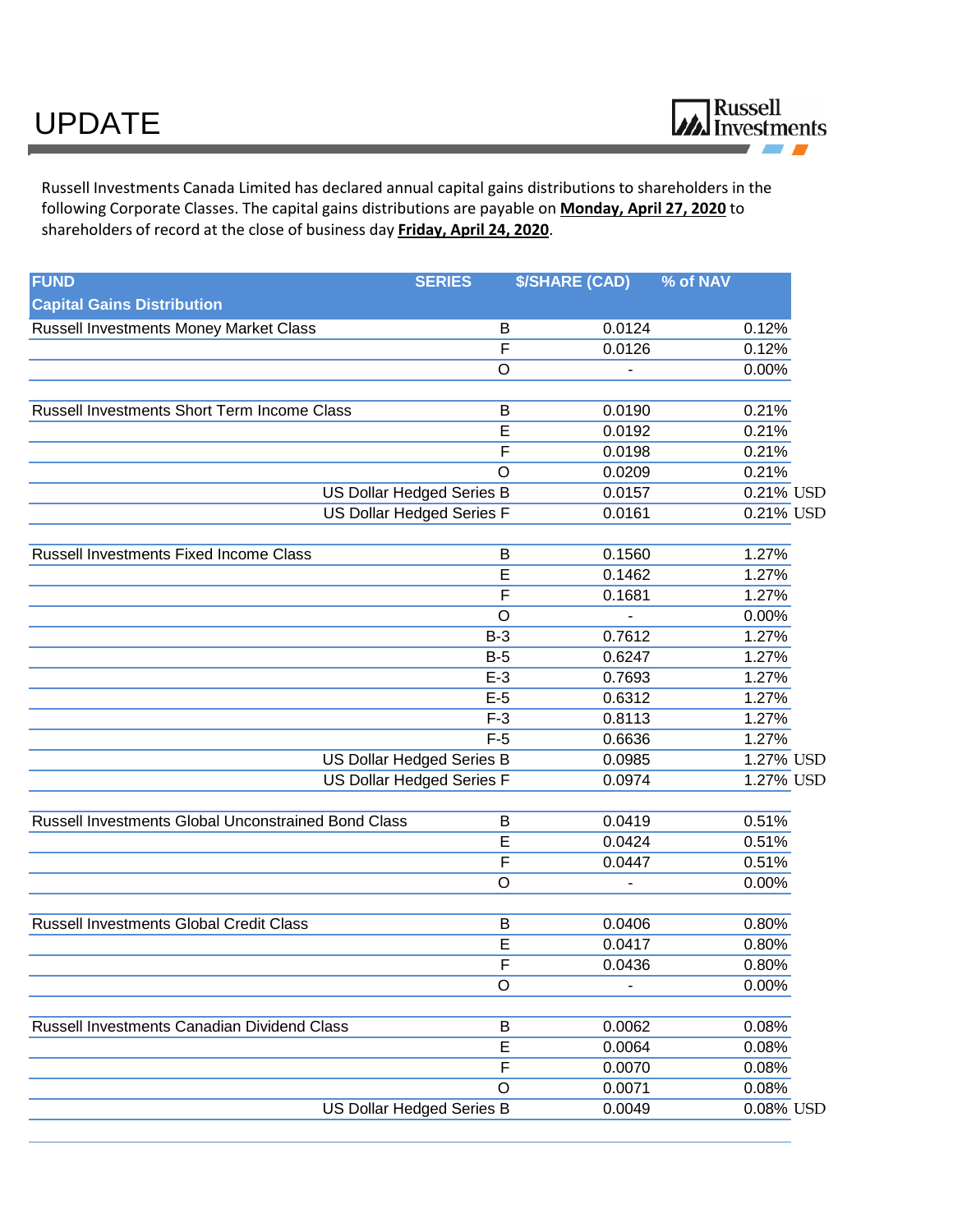| <b>FUND</b>                                            | <b>SERIES</b>  | <b>\$/SHARE (CAD)</b>                 | % of NAV |
|--------------------------------------------------------|----------------|---------------------------------------|----------|
| <b>Capital Gains Distribution</b>                      |                |                                       |          |
| Russell Investments Focused Canadian Equity Class      |                | 0.0010<br>B                           | 0.02%    |
|                                                        |                | E<br>0.0010                           | 0.02%    |
|                                                        |                | $\overline{F}$<br>0.0011              | 0.02%    |
|                                                        | $\circ$        | 0.0012                                | 0.02%    |
|                                                        |                |                                       |          |
| Russell Investments Canadian Equity Class              |                | B                                     | 0.00%    |
|                                                        |                | E                                     | 0.00%    |
|                                                        |                | $\overline{F}$                        | 0.00%    |
|                                                        | $\overline{O}$ |                                       | 0.00%    |
|                                                        |                |                                       |          |
| Russell Investments Focused US Equity Class            |                | 0.6843<br>B                           | 3.82%    |
|                                                        |                | E<br>0.6992                           | 3.82%    |
|                                                        |                | F<br>0.7564                           | 3.82%    |
|                                                        | $\circ$        | 0.7181                                | 3.82%    |
| <b>CDN Dollar Hedged Series B</b>                      |                | 0.2885                                | 3.82%    |
| <b>CDN Dollar Hedged Series F</b>                      |                | 0.3005                                | 3.82%    |
|                                                        |                |                                       |          |
| <b>Russell Investments US Equity Class</b>             |                | 3.0600<br>B                           | 15.60%   |
|                                                        |                | $\overline{E}$<br>3.2743              | 15.60%   |
|                                                        |                | $\overline{F}$<br>3.6279              | 15.60%   |
|                                                        | $\circ$        | 2.9565                                | 15.60%   |
|                                                        |                |                                       |          |
| Russell Investments Overseas Equity Class              |                | 0.6110<br>B                           | 4.45%    |
|                                                        |                | 0.6342<br>E<br>$\mathsf{F}$<br>0.7254 | 4.45%    |
|                                                        | $\circ$        |                                       | 4.45%    |
|                                                        |                | 0.6790                                | 4.45%    |
| <b>Russell Investments Focused Global Equity Class</b> |                | 0.7900<br>B                           | 7.70%    |
|                                                        |                | E<br>0.8094                           | 7.70%    |
|                                                        |                | $\mathsf{F}$<br>0.8577                | 7.70%    |
|                                                        | $\circ$        | 0.9130                                | 7.70%    |
|                                                        |                |                                       |          |
| <b>Russell Investments Global Equity Class</b>         |                | 1.3304<br>B                           | 7.52%    |
|                                                        |                | E<br>1.4200                           | 7.52%    |
|                                                        |                | $\overline{F}$<br>1.5798              | 7.52%    |
|                                                        | $\circ$        | 1.3744                                | 7.52%    |
|                                                        |                |                                       |          |
| Russell Investments Global Smaller Companies Class     |                | 0.0224<br>B                           | 0.26%    |
|                                                        |                | E<br>0.0230                           | 0.26%    |
|                                                        |                | $\overline{F}$<br>0.0248              | 0.26%    |
|                                                        | O              | 0.0257                                | 0.26%    |
|                                                        |                |                                       |          |
| Russell Investments Emerging Markets Equity Class      |                | 1.2642<br>B                           | 8.59%    |
|                                                        |                | E<br>1.0046                           | 8.59%    |
|                                                        |                | F<br>1.5202                           | 8.59%    |
|                                                        | $\circ$        | 1.0374                                | 8.59%    |
|                                                        |                |                                       |          |
| Russell Investments Global Infrastructure Class        |                | 0.2464<br>B                           | 2.86%    |
|                                                        |                | $\overline{\mathsf{E}}$<br>0.2504     | 2.86%    |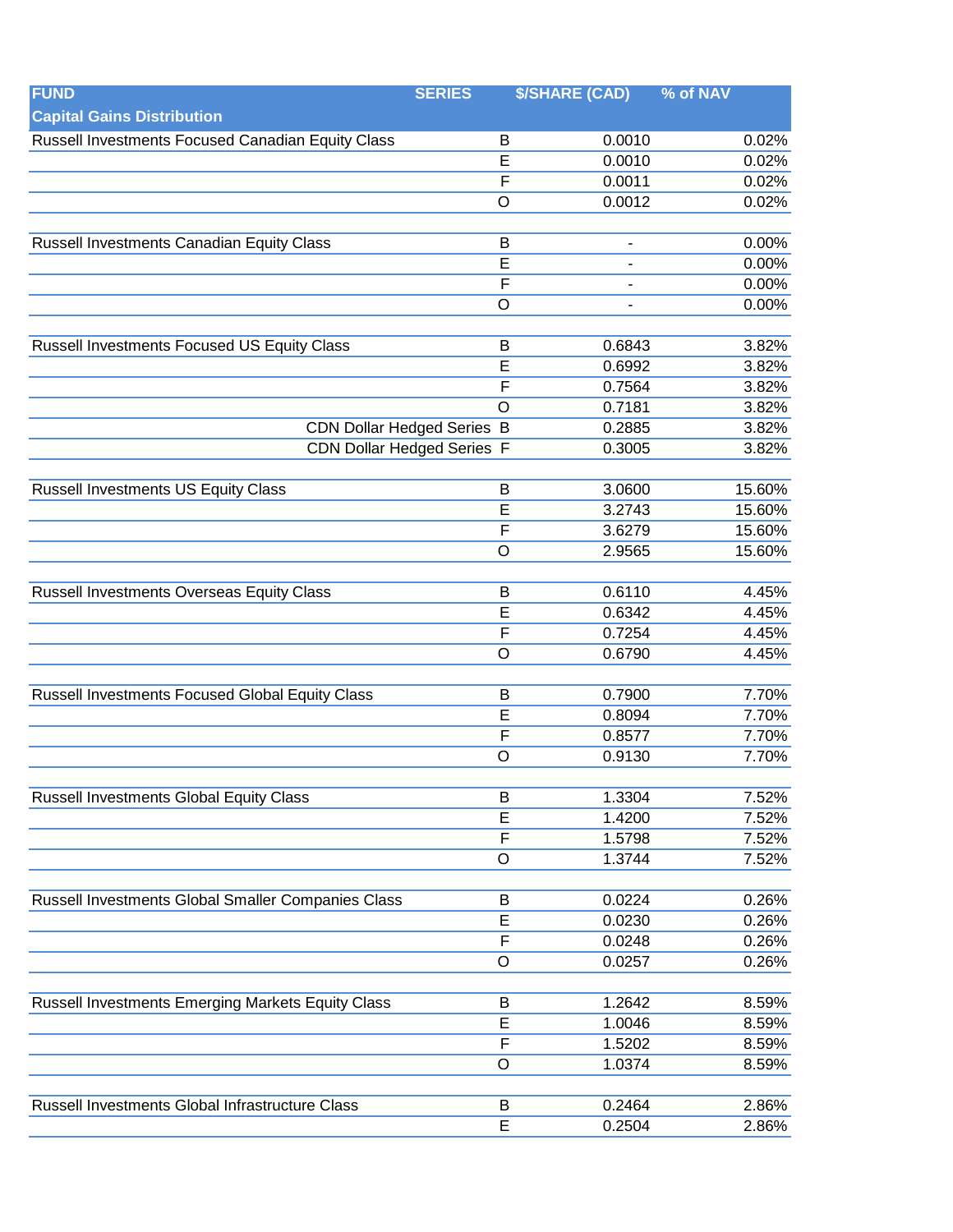| <b>FUND</b>                                                       | <b>SERIES</b>               | <b>\$/SHARE (CAD)</b> | % of NAV       |
|-------------------------------------------------------------------|-----------------------------|-----------------------|----------------|
| <b>Capital Gains Distribution</b>                                 |                             |                       |                |
|                                                                   | $\mathsf F$                 | 0.2605                | 2.86%          |
|                                                                   | $\circ$                     | 0.2737                | 2.86%          |
|                                                                   |                             |                       |                |
| Russell Investments Conservative Income Class                     | B                           | 0.0925                | 0.98%          |
|                                                                   | E                           | 0.0937                | 0.98%          |
|                                                                   | $\mathsf F$                 | 0.1016                | 0.98%          |
|                                                                   | $\circ$                     | 0.0986                | 0.98%          |
|                                                                   | $B-5$                       | 0.5396                | 0.98%          |
|                                                                   | $E-5$                       | 0.0797                | 0.98%          |
|                                                                   | $F-5$                       | 0.5916                | 0.98%          |
| Russell Investments Income Essentials Class                       | B                           | 0.2337                | 1.66%          |
|                                                                   | E                           | 0.2228                | 1.66%          |
|                                                                   | F                           | 0.2653                | 1.66%          |
|                                                                   | $\circ$                     | 0.2168                | 1.66%          |
|                                                                   | $B-5$                       | 0.9932                | 1.66%          |
|                                                                   | $B-6$                       | 0.8804                | 1.66%          |
|                                                                   | $B-7$                       | 0.7820                | 1.66%          |
|                                                                   | $E-6$                       | 0.1211                | 1.66%          |
|                                                                   | $E-5$                       | 0.1350                | 1.66%          |
|                                                                   | $E-7$                       | 0.1074                | 1.66%          |
|                                                                   | $F-5$                       | 1.1293                | 1.66%          |
|                                                                   | $F-6$                       | 1.0070                | 1.66%          |
|                                                                   | $F-7$                       | 0.8886                | 1.66%          |
|                                                                   | $O-7$                       | 0.9067                | 1.66%          |
| <b>US Dollar Hedged Series B-5</b><br>US Dollar Hedged Series F-5 |                             | 0.1030                | $1.66\%$ USD   |
|                                                                   |                             | 0.1124                | 1.66% USD      |
|                                                                   |                             |                       |                |
| Russell Investments Diversified Monthly Income Class              | B                           | 0.3743                | 2.45%          |
|                                                                   | E                           | 0.3626                | 2.45%          |
|                                                                   | F                           | 0.4233                | 2.45%          |
|                                                                   | $\circ$                     | 0.3379                | 2.45%          |
|                                                                   | $B-5$                       | 1.5790                | 2.45%          |
|                                                                   | $B-7$                       | 1.2456                | 2.45%          |
|                                                                   | $E-5$                       | 0.2171                | 2.45%          |
|                                                                   | $E-7$<br>$F-5$              | 0.1748                | 2.45%          |
|                                                                   | $F-7$                       | 1.8160<br>1.4198      | 2.45%<br>2.45% |
|                                                                   | $O-7$                       | 1.4736                | 2.45%          |
|                                                                   | US Dollar Hedged Series B-5 | 0.1693                | 2.45% USD      |
|                                                                   | US Dollar Hedged Series F-5 | 0.1775                | 2.45% USD      |
|                                                                   |                             |                       |                |
| <b>Russell Investments Balanced Class</b>                         | B                           | 0.2276                | 1.70%          |
|                                                                   | E                           | 0.1954                | 1.70%          |
|                                                                   | F                           | 0.2660                | 1.70%          |
|                                                                   | $\circ$                     |                       | 0.00%          |
|                                                                   | $B-6$                       | 0.8582                | 1.70%          |
|                                                                   | $F-6$                       | 0.9950                | 1.70%          |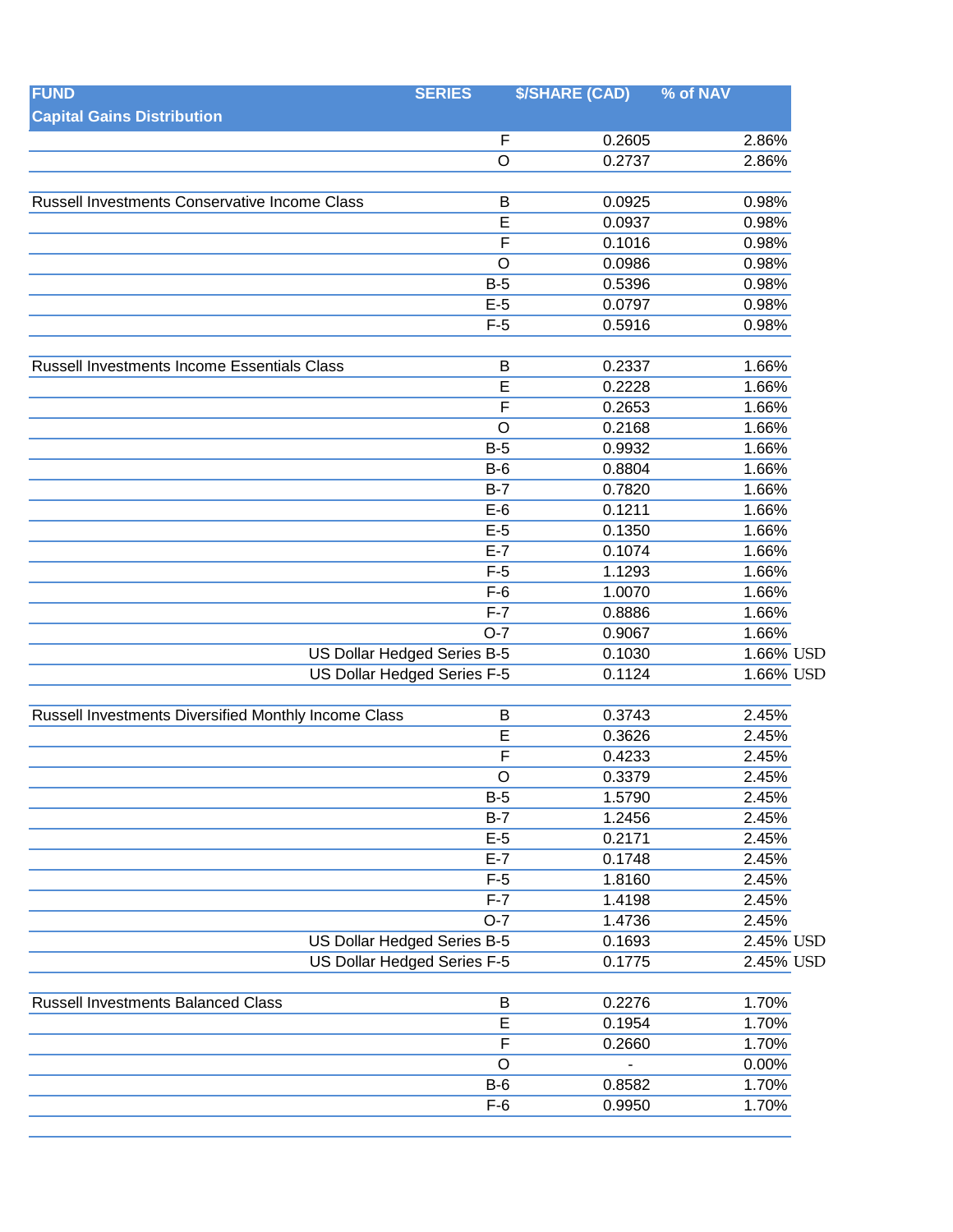| <b>Capital Gains Distribution</b><br>Russell Investments Balanced Growth Class<br>0.2764<br>2.04%<br>B<br>0.2412<br>2.04%<br>E<br>$\overline{F}$<br>0.3254<br>2.04%<br>$\overline{O}$<br>2.04%<br>0.2077<br>0.9238<br>2.04%<br>$B-7$<br>0.00%<br>$F-2$<br>2.04%<br>$F-7$<br>1.0968<br>Russell Investments Long-Term Growth Class<br>0.3529<br>2.47%<br>B<br>E<br>0.3102<br>2.47%<br>$\overline{F}$<br>2.47%<br>0.4121<br>2.47%<br>$\circ$<br>0.2469<br>0.0654<br>0.73%<br>Multi-Asset Fixed Income Class<br>B<br>$\overline{E}$<br>0.73%<br>0.0650<br>F<br>0.73%<br>0.0698<br>0.73%<br>0.4484<br>$B-3$<br>0.73%<br>$F-3$<br>0.4736<br>1.33%<br>Multi-Asset Income Strategy Class<br>0.1517<br>B<br>E<br>0.1531<br>1.33%<br>1.33%<br>0.1676<br>$\mathsf{F}$<br>0.1400<br>1.33%<br>$\circ$<br>0.7517<br>1.33%<br>$B-5$<br>1.33%<br>$F-5$<br>0.8334<br>$O-7$<br>0.00%<br>0.1850<br>1.52%<br>Multi-Asset Growth & Income Strategy Class<br>B<br>0.1900<br>1.52%<br>E<br>$\mathsf F$<br>0.2065<br>1.52%<br>$\circ$<br>0.2094<br>1.52%<br>1.52%<br>0.8367<br>$B-5$<br>1.52%<br>$B-6$<br>0.7520<br>$B-7$<br>0.6789<br>1.52%<br>$E-6$<br>0.7812<br>1.52%<br>$E-5$<br>0.8640<br>1.52%<br>$E-7$<br>0.6909<br>1.52%<br>$F-5$<br>0.9393<br>1.52%<br>$F-6$<br>1.52%<br>0.8500<br>$F-7$<br>0.7632<br>1.52%<br>$O-7$<br>0.8626<br>1.52%<br>Multi-Asset Growth Strategy Class<br>0.3527<br>2.22%<br>B<br>$\overline{\mathsf{E}}$<br>0.3048<br>2.22%<br>$\overline{F}$<br>0.4122<br>2.22%<br>$\circ$<br>0.2303<br>2.22%<br>$B-5$<br>0.1764<br>2.22%<br>$F-5$<br>0.185<br>2.22% | <b>FUND</b> | <b>SERIES</b> | <b>\$/SHARE (CAD)</b> | % of NAV |
|---------------------------------------------------------------------------------------------------------------------------------------------------------------------------------------------------------------------------------------------------------------------------------------------------------------------------------------------------------------------------------------------------------------------------------------------------------------------------------------------------------------------------------------------------------------------------------------------------------------------------------------------------------------------------------------------------------------------------------------------------------------------------------------------------------------------------------------------------------------------------------------------------------------------------------------------------------------------------------------------------------------------------------------------------------------------------------------------------------------------------------------------------------------------------------------------------------------------------------------------------------------------------------------------------------------------------------------------------------------------------------------------------------------------------------------------------------------------------------------------------------------------------------------------------------------|-------------|---------------|-----------------------|----------|
|                                                                                                                                                                                                                                                                                                                                                                                                                                                                                                                                                                                                                                                                                                                                                                                                                                                                                                                                                                                                                                                                                                                                                                                                                                                                                                                                                                                                                                                                                                                                                               |             |               |                       |          |
|                                                                                                                                                                                                                                                                                                                                                                                                                                                                                                                                                                                                                                                                                                                                                                                                                                                                                                                                                                                                                                                                                                                                                                                                                                                                                                                                                                                                                                                                                                                                                               |             |               |                       |          |
|                                                                                                                                                                                                                                                                                                                                                                                                                                                                                                                                                                                                                                                                                                                                                                                                                                                                                                                                                                                                                                                                                                                                                                                                                                                                                                                                                                                                                                                                                                                                                               |             |               |                       |          |
|                                                                                                                                                                                                                                                                                                                                                                                                                                                                                                                                                                                                                                                                                                                                                                                                                                                                                                                                                                                                                                                                                                                                                                                                                                                                                                                                                                                                                                                                                                                                                               |             |               |                       |          |
|                                                                                                                                                                                                                                                                                                                                                                                                                                                                                                                                                                                                                                                                                                                                                                                                                                                                                                                                                                                                                                                                                                                                                                                                                                                                                                                                                                                                                                                                                                                                                               |             |               |                       |          |
|                                                                                                                                                                                                                                                                                                                                                                                                                                                                                                                                                                                                                                                                                                                                                                                                                                                                                                                                                                                                                                                                                                                                                                                                                                                                                                                                                                                                                                                                                                                                                               |             |               |                       |          |
|                                                                                                                                                                                                                                                                                                                                                                                                                                                                                                                                                                                                                                                                                                                                                                                                                                                                                                                                                                                                                                                                                                                                                                                                                                                                                                                                                                                                                                                                                                                                                               |             |               |                       |          |
|                                                                                                                                                                                                                                                                                                                                                                                                                                                                                                                                                                                                                                                                                                                                                                                                                                                                                                                                                                                                                                                                                                                                                                                                                                                                                                                                                                                                                                                                                                                                                               |             |               |                       |          |
|                                                                                                                                                                                                                                                                                                                                                                                                                                                                                                                                                                                                                                                                                                                                                                                                                                                                                                                                                                                                                                                                                                                                                                                                                                                                                                                                                                                                                                                                                                                                                               |             |               |                       |          |
|                                                                                                                                                                                                                                                                                                                                                                                                                                                                                                                                                                                                                                                                                                                                                                                                                                                                                                                                                                                                                                                                                                                                                                                                                                                                                                                                                                                                                                                                                                                                                               |             |               |                       |          |
|                                                                                                                                                                                                                                                                                                                                                                                                                                                                                                                                                                                                                                                                                                                                                                                                                                                                                                                                                                                                                                                                                                                                                                                                                                                                                                                                                                                                                                                                                                                                                               |             |               |                       |          |
|                                                                                                                                                                                                                                                                                                                                                                                                                                                                                                                                                                                                                                                                                                                                                                                                                                                                                                                                                                                                                                                                                                                                                                                                                                                                                                                                                                                                                                                                                                                                                               |             |               |                       |          |
|                                                                                                                                                                                                                                                                                                                                                                                                                                                                                                                                                                                                                                                                                                                                                                                                                                                                                                                                                                                                                                                                                                                                                                                                                                                                                                                                                                                                                                                                                                                                                               |             |               |                       |          |
|                                                                                                                                                                                                                                                                                                                                                                                                                                                                                                                                                                                                                                                                                                                                                                                                                                                                                                                                                                                                                                                                                                                                                                                                                                                                                                                                                                                                                                                                                                                                                               |             |               |                       |          |
|                                                                                                                                                                                                                                                                                                                                                                                                                                                                                                                                                                                                                                                                                                                                                                                                                                                                                                                                                                                                                                                                                                                                                                                                                                                                                                                                                                                                                                                                                                                                                               |             |               |                       |          |
|                                                                                                                                                                                                                                                                                                                                                                                                                                                                                                                                                                                                                                                                                                                                                                                                                                                                                                                                                                                                                                                                                                                                                                                                                                                                                                                                                                                                                                                                                                                                                               |             |               |                       |          |
|                                                                                                                                                                                                                                                                                                                                                                                                                                                                                                                                                                                                                                                                                                                                                                                                                                                                                                                                                                                                                                                                                                                                                                                                                                                                                                                                                                                                                                                                                                                                                               |             |               |                       |          |
|                                                                                                                                                                                                                                                                                                                                                                                                                                                                                                                                                                                                                                                                                                                                                                                                                                                                                                                                                                                                                                                                                                                                                                                                                                                                                                                                                                                                                                                                                                                                                               |             |               |                       |          |
|                                                                                                                                                                                                                                                                                                                                                                                                                                                                                                                                                                                                                                                                                                                                                                                                                                                                                                                                                                                                                                                                                                                                                                                                                                                                                                                                                                                                                                                                                                                                                               |             |               |                       |          |
|                                                                                                                                                                                                                                                                                                                                                                                                                                                                                                                                                                                                                                                                                                                                                                                                                                                                                                                                                                                                                                                                                                                                                                                                                                                                                                                                                                                                                                                                                                                                                               |             |               |                       |          |
|                                                                                                                                                                                                                                                                                                                                                                                                                                                                                                                                                                                                                                                                                                                                                                                                                                                                                                                                                                                                                                                                                                                                                                                                                                                                                                                                                                                                                                                                                                                                                               |             |               |                       |          |
|                                                                                                                                                                                                                                                                                                                                                                                                                                                                                                                                                                                                                                                                                                                                                                                                                                                                                                                                                                                                                                                                                                                                                                                                                                                                                                                                                                                                                                                                                                                                                               |             |               |                       |          |
|                                                                                                                                                                                                                                                                                                                                                                                                                                                                                                                                                                                                                                                                                                                                                                                                                                                                                                                                                                                                                                                                                                                                                                                                                                                                                                                                                                                                                                                                                                                                                               |             |               |                       |          |
|                                                                                                                                                                                                                                                                                                                                                                                                                                                                                                                                                                                                                                                                                                                                                                                                                                                                                                                                                                                                                                                                                                                                                                                                                                                                                                                                                                                                                                                                                                                                                               |             |               |                       |          |
|                                                                                                                                                                                                                                                                                                                                                                                                                                                                                                                                                                                                                                                                                                                                                                                                                                                                                                                                                                                                                                                                                                                                                                                                                                                                                                                                                                                                                                                                                                                                                               |             |               |                       |          |
|                                                                                                                                                                                                                                                                                                                                                                                                                                                                                                                                                                                                                                                                                                                                                                                                                                                                                                                                                                                                                                                                                                                                                                                                                                                                                                                                                                                                                                                                                                                                                               |             |               |                       |          |
|                                                                                                                                                                                                                                                                                                                                                                                                                                                                                                                                                                                                                                                                                                                                                                                                                                                                                                                                                                                                                                                                                                                                                                                                                                                                                                                                                                                                                                                                                                                                                               |             |               |                       |          |
|                                                                                                                                                                                                                                                                                                                                                                                                                                                                                                                                                                                                                                                                                                                                                                                                                                                                                                                                                                                                                                                                                                                                                                                                                                                                                                                                                                                                                                                                                                                                                               |             |               |                       |          |
|                                                                                                                                                                                                                                                                                                                                                                                                                                                                                                                                                                                                                                                                                                                                                                                                                                                                                                                                                                                                                                                                                                                                                                                                                                                                                                                                                                                                                                                                                                                                                               |             |               |                       |          |
|                                                                                                                                                                                                                                                                                                                                                                                                                                                                                                                                                                                                                                                                                                                                                                                                                                                                                                                                                                                                                                                                                                                                                                                                                                                                                                                                                                                                                                                                                                                                                               |             |               |                       |          |
|                                                                                                                                                                                                                                                                                                                                                                                                                                                                                                                                                                                                                                                                                                                                                                                                                                                                                                                                                                                                                                                                                                                                                                                                                                                                                                                                                                                                                                                                                                                                                               |             |               |                       |          |
|                                                                                                                                                                                                                                                                                                                                                                                                                                                                                                                                                                                                                                                                                                                                                                                                                                                                                                                                                                                                                                                                                                                                                                                                                                                                                                                                                                                                                                                                                                                                                               |             |               |                       |          |
|                                                                                                                                                                                                                                                                                                                                                                                                                                                                                                                                                                                                                                                                                                                                                                                                                                                                                                                                                                                                                                                                                                                                                                                                                                                                                                                                                                                                                                                                                                                                                               |             |               |                       |          |
|                                                                                                                                                                                                                                                                                                                                                                                                                                                                                                                                                                                                                                                                                                                                                                                                                                                                                                                                                                                                                                                                                                                                                                                                                                                                                                                                                                                                                                                                                                                                                               |             |               |                       |          |
|                                                                                                                                                                                                                                                                                                                                                                                                                                                                                                                                                                                                                                                                                                                                                                                                                                                                                                                                                                                                                                                                                                                                                                                                                                                                                                                                                                                                                                                                                                                                                               |             |               |                       |          |
|                                                                                                                                                                                                                                                                                                                                                                                                                                                                                                                                                                                                                                                                                                                                                                                                                                                                                                                                                                                                                                                                                                                                                                                                                                                                                                                                                                                                                                                                                                                                                               |             |               |                       |          |
|                                                                                                                                                                                                                                                                                                                                                                                                                                                                                                                                                                                                                                                                                                                                                                                                                                                                                                                                                                                                                                                                                                                                                                                                                                                                                                                                                                                                                                                                                                                                                               |             |               |                       |          |
|                                                                                                                                                                                                                                                                                                                                                                                                                                                                                                                                                                                                                                                                                                                                                                                                                                                                                                                                                                                                                                                                                                                                                                                                                                                                                                                                                                                                                                                                                                                                                               |             |               |                       |          |
|                                                                                                                                                                                                                                                                                                                                                                                                                                                                                                                                                                                                                                                                                                                                                                                                                                                                                                                                                                                                                                                                                                                                                                                                                                                                                                                                                                                                                                                                                                                                                               |             |               |                       |          |
|                                                                                                                                                                                                                                                                                                                                                                                                                                                                                                                                                                                                                                                                                                                                                                                                                                                                                                                                                                                                                                                                                                                                                                                                                                                                                                                                                                                                                                                                                                                                                               |             |               |                       |          |
|                                                                                                                                                                                                                                                                                                                                                                                                                                                                                                                                                                                                                                                                                                                                                                                                                                                                                                                                                                                                                                                                                                                                                                                                                                                                                                                                                                                                                                                                                                                                                               |             |               |                       |          |
|                                                                                                                                                                                                                                                                                                                                                                                                                                                                                                                                                                                                                                                                                                                                                                                                                                                                                                                                                                                                                                                                                                                                                                                                                                                                                                                                                                                                                                                                                                                                                               |             |               |                       |          |
|                                                                                                                                                                                                                                                                                                                                                                                                                                                                                                                                                                                                                                                                                                                                                                                                                                                                                                                                                                                                                                                                                                                                                                                                                                                                                                                                                                                                                                                                                                                                                               |             |               |                       |          |
|                                                                                                                                                                                                                                                                                                                                                                                                                                                                                                                                                                                                                                                                                                                                                                                                                                                                                                                                                                                                                                                                                                                                                                                                                                                                                                                                                                                                                                                                                                                                                               |             |               |                       |          |